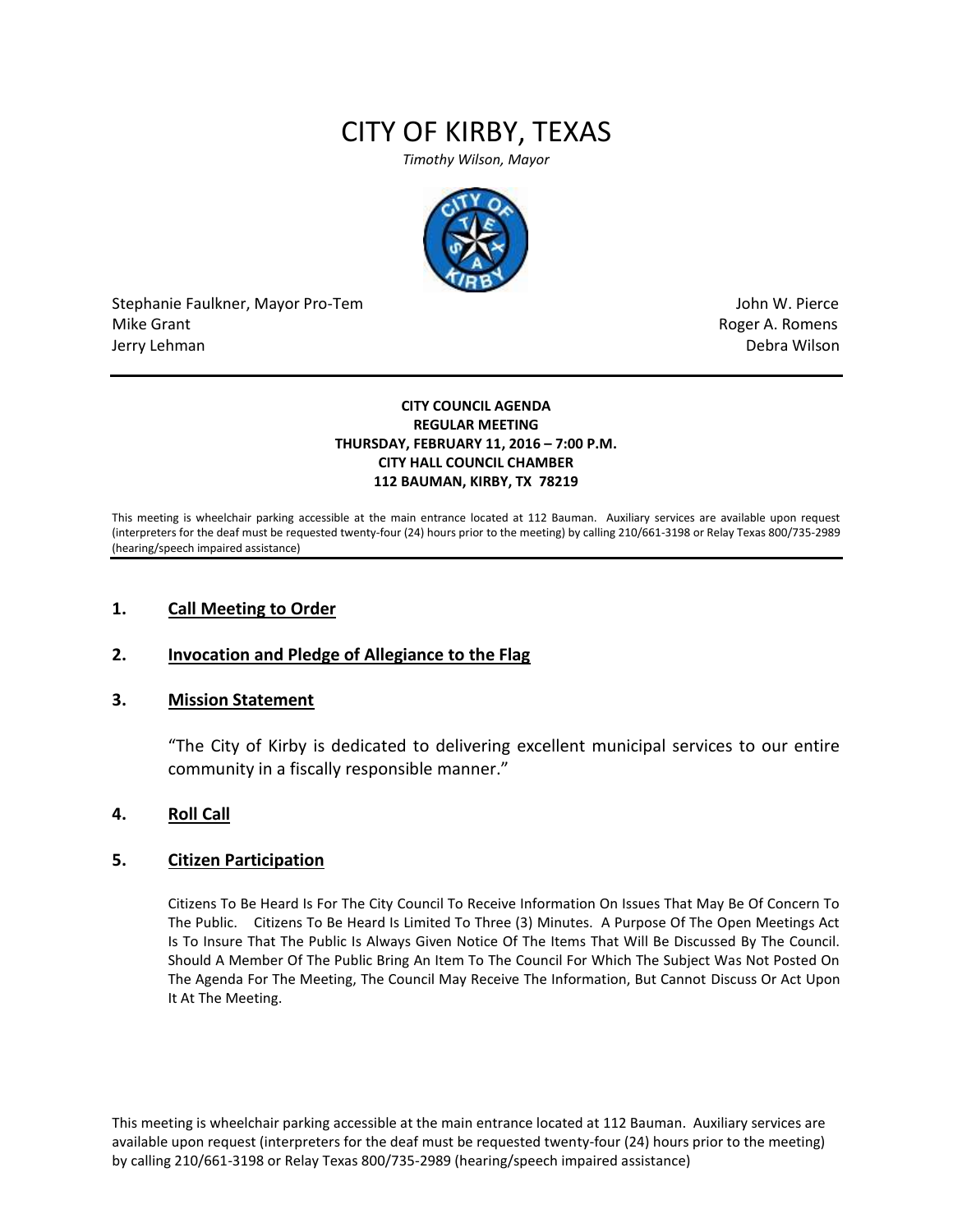# **6. Consent Agenda**

- a. Regular Meeting Minutes January 14, 2016
- b. Special Meeting Minutes January 23, 2016
- c. Regular Meeting Minutes January 28, 2016
- d. Discussion And Possible Action To Consider Ordinance No. O-2016-780 Amending Chapter 132, "Restrictions For Sex Offenders," To Title XIII Of The Code Of Ordinances By Adding And Modifying Certain Definitions, By Modifying The Provisions As To The Places Where A Person Who Is Required To Register As A Sex Offender May Not Enter Or Remain; Containing A Savings Clause; Prescribing A Maximum Penalty Of Five Hundred Dollars (\$500) Per Day For Violation, With Each Day Constituting A Separate Violation; And Providing For Publication And An Effective Date. This Is The Second Reading.
- e. Discussion And Possible Action To Consider Ordinance No. O-2016-781 Adding Chapter 134 To The Code Of Ordinances To Prohibit Possession Of A Concealed Handgun Or Of An Open Carry Handgun (A) In The City Council Chambers Of The City Of Kirby, Texas, And At Other Places At Kirby City Hall When Such City Council Chambers Or Other Places Are Being Used For A Meeting Subject To The Texas Open Meetings Act, As The Municipal Courtroom For The City, Or As A Polling Place For Elections (Including Early Voting), And (B) In Any Office Of The Municipal Court And Setting Out The Penalty For Violation. This Is The Second Reading.

## **7. Presentations**

- a. San Antonio Tennis Association Roger S. Ojeda
- b. Monarch Butterfly Proclamation & Pledge
- c. Stormwater Update Givler Engineering
- d. Hike & Bike Trail Design Ford Engineering
- e. Binz Engleman Road Reconstruction Design Ford Engineering

## **8. Discussion And Possible Action**

a. Discussion And Possible Action To Authorize The City Manager To Enter Into An Election Memorandum Of Understanding And Joint Election Agreement With Bexar County Elections Department For Services During Early Voting And Election Day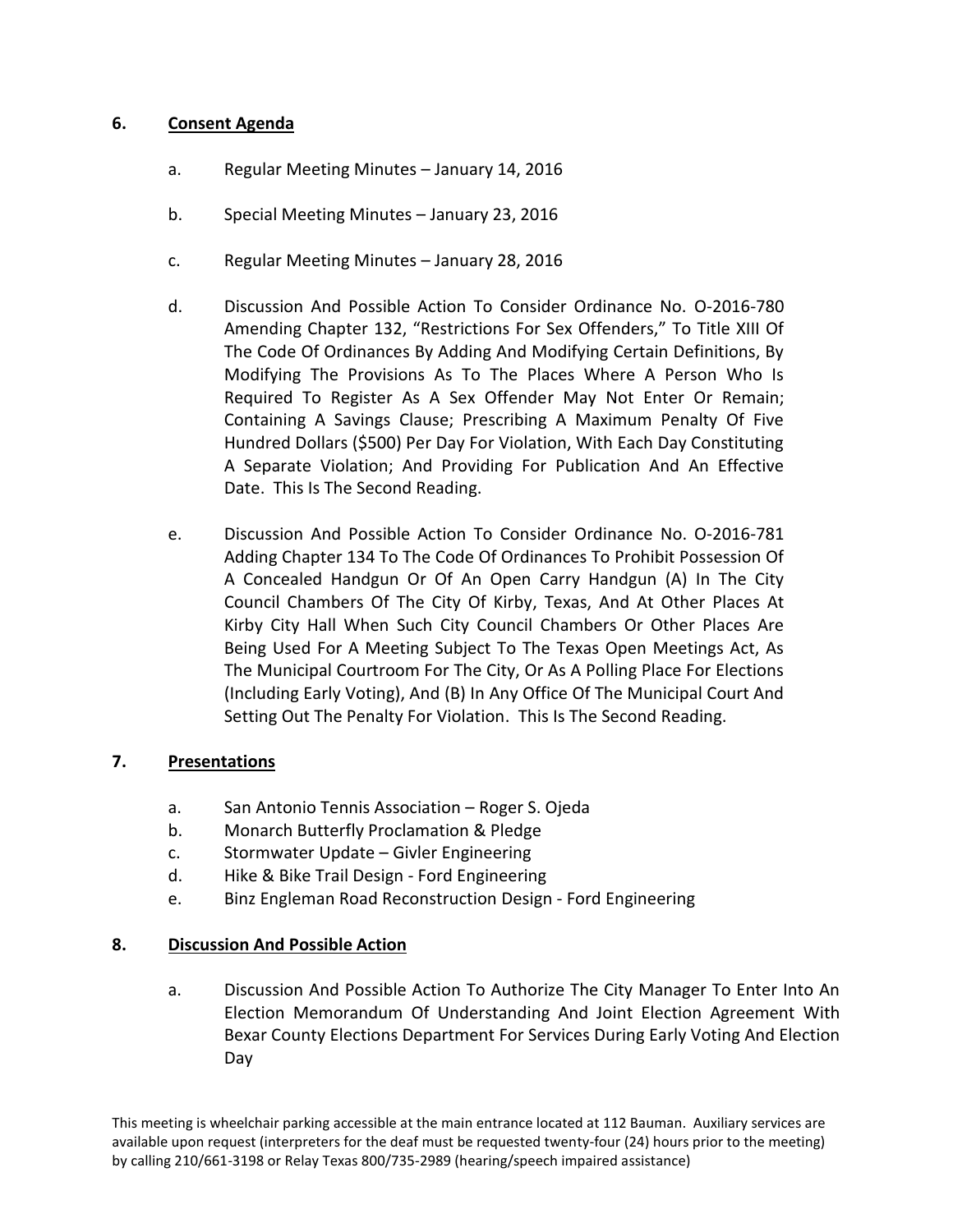b. Discussion And Possible Action To Consider Resolution No. R-2016-667 Calling A General Election On May 7, 2016; For The Purpose Of Electing Three Council Members; Designating The Polling Places And Directing The Giving Of Notice Of Such Election; And Providing Details Relating To The Holding Of Such Election, In The City Of Kirby.

DISCUSIÓN Y POSIBLE ACCIÓN PARA CONSIDERAR LA RESOLUCIÓN NO. R-2016- 667 LLAMANDO UNA ELECCIÓN GENERAL EN 07 DE MAYO DE 2016*; ASIGNAR LUGARES DE VOTACIÓN Y DIRIGIR EL AVISO DE DICHAS ELECCIONES; ASIGNAR LA FECHA PARA UA ELECCIÓN DE DESEMPATE, SI ES NECESARIO Y PROVEER DETALLES RELACIONADOS CON LA REALIZACIÓN DE DICHAS ELECCIONES*

- c. Discussion And Possible Action Accepting The Audit For FY 2014-2015
- d. Discussion And Possible Action Adopting A Local Government Project Procedures Manual
- e. Discussion And Possible Action To Consider Ordinance No. O-2016-783 Repealing All Ordinances Relating To Solid Waste Collection And Awarding A Contract for Solid Waste Collection And Disposal And Recycling Services Within The city Of Kirby, And Authorizing The Mayor To Execute The Contract. This Is The First Reading.
- f. Discussion And Possible Action To Consider Resolution No. R-2016-668 Authorizing The City Manager To Submit An Application For Funding From The PY 2016 Allocation Of Bexar County's Community Development Block Grant (CDBG) Program
- g. Discussion And Possible Action Regarding A Municipal Pool Plan for 2016
- h. Discussion And Possible Action To Approve Adopt-A-Spot Program Guidelines
- i. Discussion And Possible Action To Consider The Vigilant Warrant Reader Program

## **9. Council Updates:**

- a. Planning & Zoning
- b. Buildings & Standards
- c. Crime Control
- d. Beautification & Recycling
- e. Parks & Recreation
- f. Economic Development

This meeting is wheelchair parking accessible at the main entrance located at 112 Bauman. Auxiliary services are available upon request (interpreters for the deaf must be requested twenty-four (24) hours prior to the meeting) by calling 210/661-3198 or Relay Texas 800/735-2989 (hearing/speech impaired assistance)